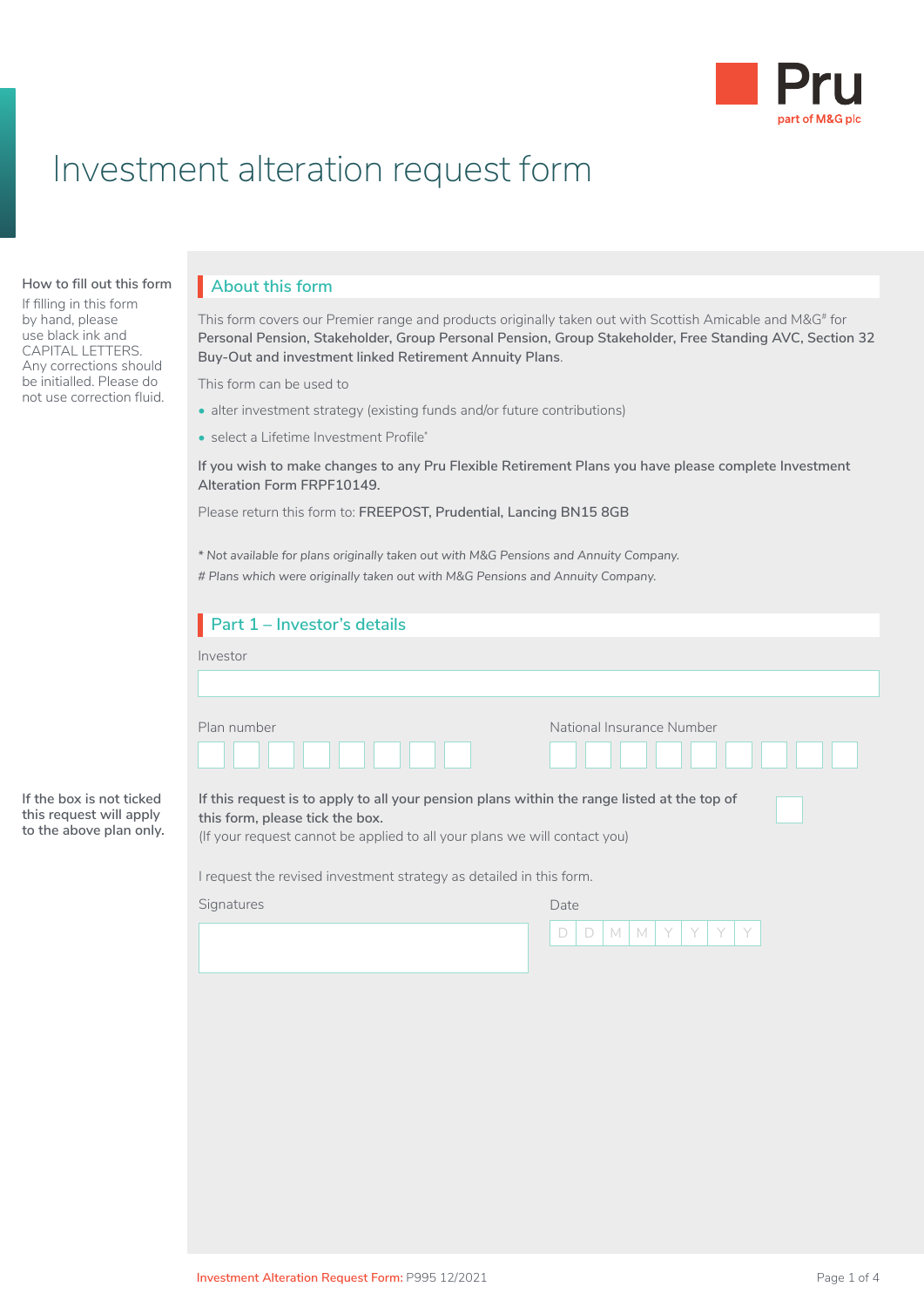## **Part 2 – Target Investment Strategy**

Complete this section to specify the target percentage in each investment fund selected. We will calculate the percentage of units to be cancelled to meet your Target Investment Strategy.

**DO NOT** complete this section if you want to specify your exact requirements on the percentage(s) of existing investments to be cancelled – instead complete the **Detailed Fund Selection** in Part 3.

# **Fund Target % Total 100% Target Investment Strategy**

#### Fractions of 1% should not be used.

| Do you want to alter                                  | Tick as<br>appropriate |
|-------------------------------------------------------|------------------------|
| Investment of both existing and future contributions? |                        |
| Existing investments only?                            |                        |
| Investment of future contributions only?              |                        |
|                                                       |                        |

*The maximum number of funds which can normally be used for investment at any one time is 20 funds.* 

*If Part 2 is completed, do not complete Part 3.*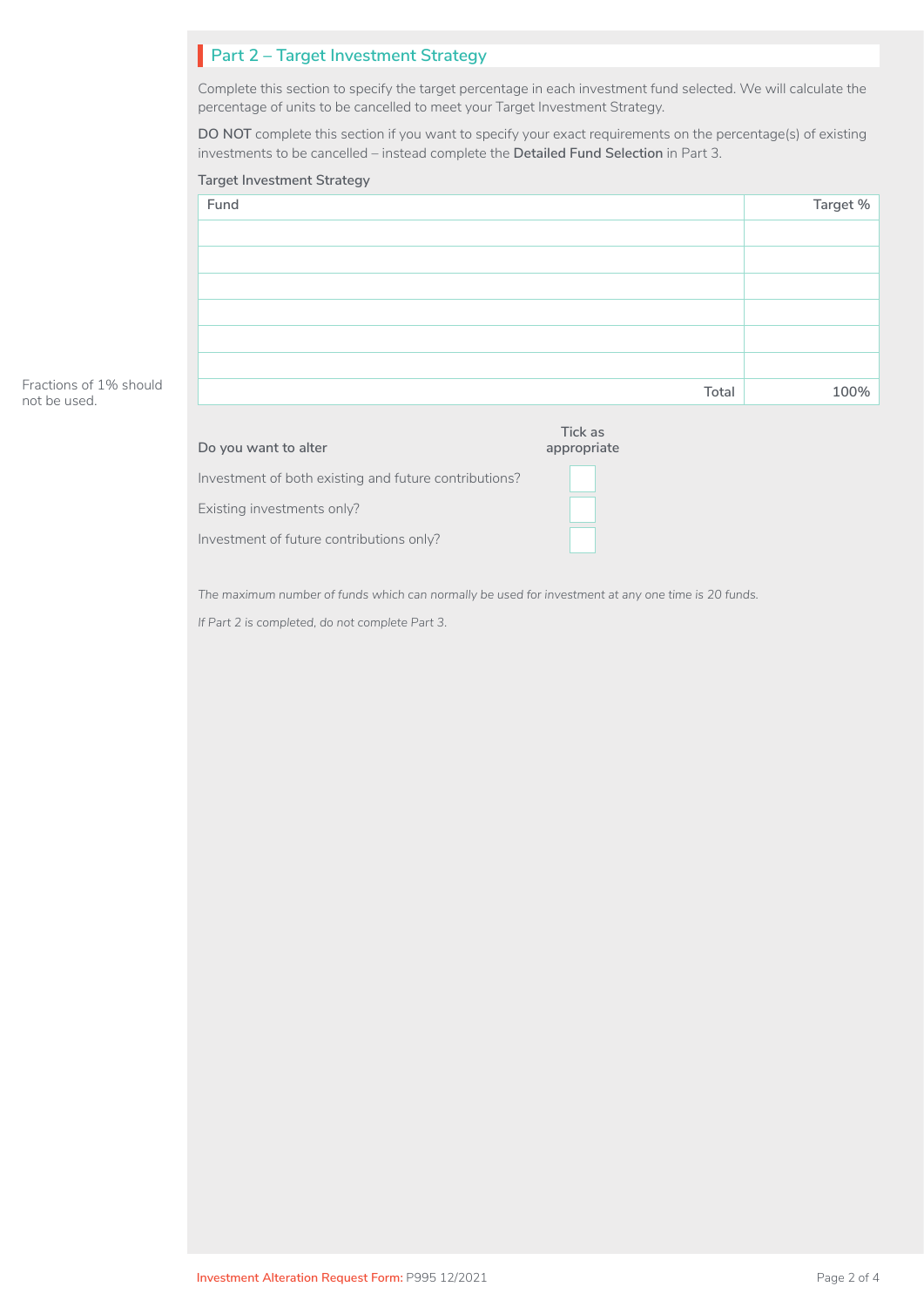|                                        | Part 3 - Detailed fund selection                                                                                                                                                             |                                     |  |
|----------------------------------------|----------------------------------------------------------------------------------------------------------------------------------------------------------------------------------------------|-------------------------------------|--|
|                                        | Complete this section to specify your exact requirements on:                                                                                                                                 |                                     |  |
|                                        | The percentage(s) of existing investments to be cancelled and the percentage(s) of cash realised to be applied<br>to the revised fund selection and the redirection of future contributions. |                                     |  |
|                                        | The maximum number of funds which can normally be used for investment at any one time is 20 except:                                                                                          |                                     |  |
|                                        | <b>Existing investments</b>                                                                                                                                                                  |                                     |  |
|                                        | Fund                                                                                                                                                                                         | % to be cancelled                   |  |
|                                        |                                                                                                                                                                                              |                                     |  |
|                                        |                                                                                                                                                                                              |                                     |  |
| Fractions of 1% should<br>not be used. |                                                                                                                                                                                              |                                     |  |
|                                        |                                                                                                                                                                                              |                                     |  |
|                                        | Application of existing investments                                                                                                                                                          |                                     |  |
|                                        | Fund                                                                                                                                                                                         | % of cash realised<br>to be applied |  |
|                                        |                                                                                                                                                                                              |                                     |  |
|                                        |                                                                                                                                                                                              |                                     |  |
|                                        |                                                                                                                                                                                              |                                     |  |
|                                        |                                                                                                                                                                                              |                                     |  |
| Fractions of 1% should<br>not be used. | Total                                                                                                                                                                                        | 100%                                |  |
|                                        |                                                                                                                                                                                              |                                     |  |
|                                        | Future contributions                                                                                                                                                                         |                                     |  |
|                                        | Fund                                                                                                                                                                                         | % contribution                      |  |
|                                        |                                                                                                                                                                                              |                                     |  |
|                                        |                                                                                                                                                                                              |                                     |  |
|                                        |                                                                                                                                                                                              |                                     |  |

Fractions of 1% should not be used.

•

Total 100%